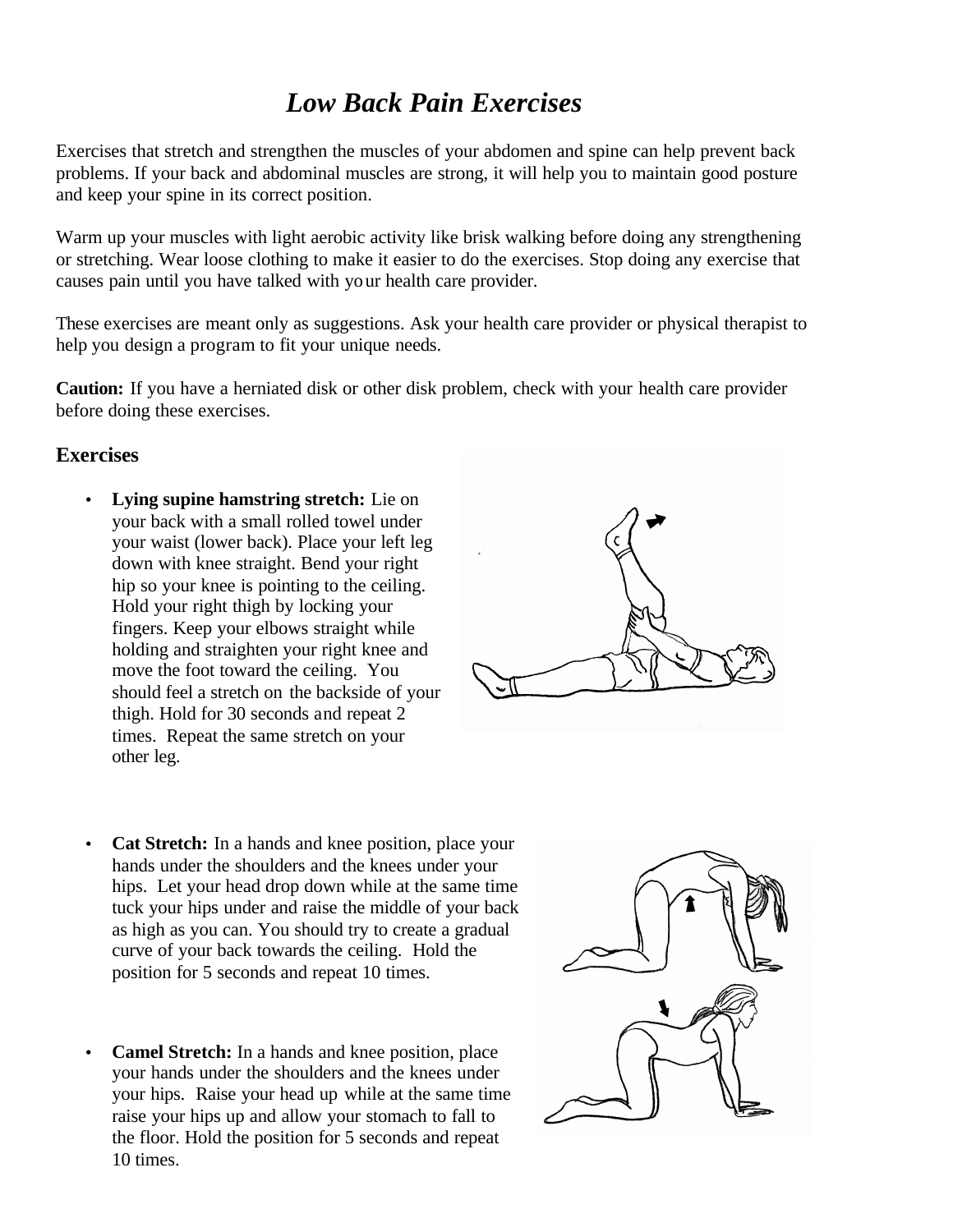• **Pelvic tilt:** Lie on your back with your knees bent and your feet flat on the floor. Tighten your abdominal muscles and push your lower back into the floor. Hold this position for 5 seconds, and then relax. Do 2 sets of 10.



**Partial curl:** Lie on your back with your knees bent and your feet flat on the floor. Tighten your stomach muscles and flatten your back against the floor. Tuck your chin to your chest. With your hands stretched out in front of you, curl your upper body forward until your shoulders clear the floor. Breathe out as you come up. Hold this position for 3 seconds. Relax. Repeat 10 times. Build to 3 sets of 10. To challenge yourself, clasp your hands behind your head and keep your elbows out to the side.



**Prone hip extension:** Lie on your stomach with your legs straight out behind you. Tighten up your buttocks muscles first and then lift one leg off the floor about 4-8 inches. Keep your knee straight. Hold for 5 seconds. Then lower your leg and relax. Repeat with the other leg. Do 3 sets of 10.